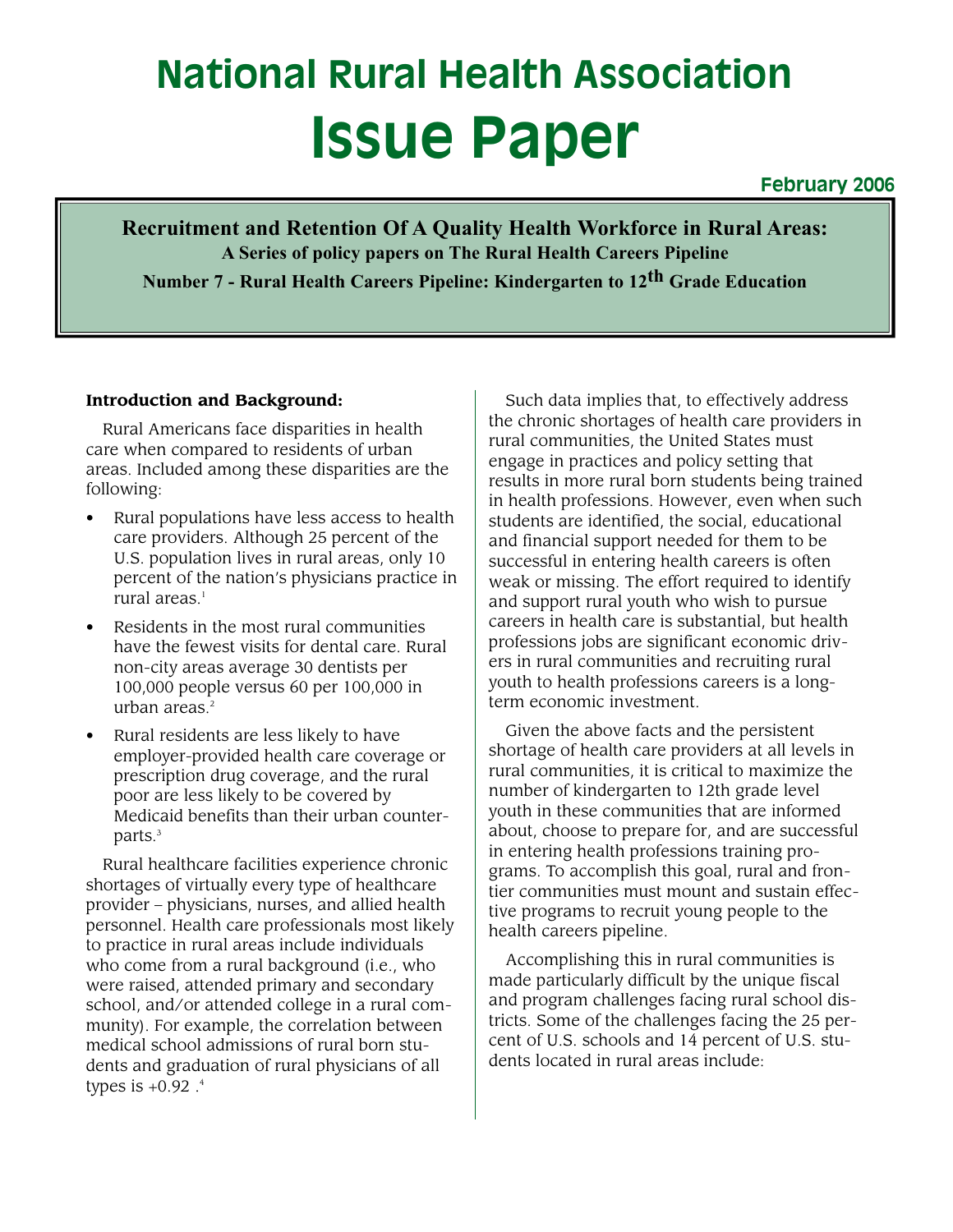- All school districts must maintain a certain set of services no matter what the location – facilities, staff, transportation, food service. Unfortunately, it costs a small rural school much more per capita to provide these services than a larger school.
- Rural schools have a difficult time attracting and retaining quality teachers and administrators.
- Rural districts have difficulty offering advanced academic or vocational courses. Either the school doesn't have enough instructors to teach such courses, or the cost of distance learning is prohibitive to the district.<sup>5,6</sup> These challenges have recently been exacerbated by the impact of No Child Left Behind (NCLB) requirements that impose increased financial and other burdens, which are especially taxing for small rural schools with severely limited resources. In 2004, the Governmental Accountability Office identified a number of unique challenges for small rural schools in meeting NCLB standards and recommended that the Secretary of Education take additional steps to assist them with such challenges.<sup>7</sup>

Faced with significant difficulties in meeting the day-to-day educational needs of their students, many rural school districts can find it virtually impossible to provide the extra resources needed to prepare students to pursue and succeed in health professions training programs. Rural communities will need additional support and assistance to move interested and capable young people into and through the health careers pipeline.

Success of pipeline efforts at the kindergarten to 12th grade level will depend on:

- Educational and informational factors
- Attitudinal and environmental factors
- Financial factors
- Programmatic factors

## Issues:

1. Educational and informational factors

There must be adequate opportunities and resources in rural communities to prepare students for higher education during their elementary, middle and high school years. To offer such opportunities, rural schools and communities must have additional resources with which to assure:

- a) Recruitment and retention of additional qualified teachers to provide courses that prepare students effectively for higher education.
- b)Widespread availability of advanced math and science instruction and advanced placement coursework in preparation for higher education.
- c) Universal access to broadband communications services and distance learning technology to supplement local educational resources.
- d)Targeted programs that provide academic enrichment and mentoring for students interested in health care careers.

Health careers information and recruitment efforts must begin in elementary and middle schools. Career development theory and research indicate that children often begin as early as ages 6-8 to make choices, including "de-selecting" certain potential careers, that will significantly impact their future decision to pursue a specific career. 8,9 Information and activities must be available in rural communities to raise student, teacher, counselor, and parent awareness of the wide variety of health careers, including awareness that health careers are available at various levels of education/training.

To effectively raise awareness of health care careers, rural communities must have available:

- e) Resources and support for teachers and counselors that put at their disposal a wide breadth of information on health career options. Counselors may currently know about doctors and nurses but not about the wide range of other health professions.
- f) Programs targeted at teachers, counselors, students, and parents to build a positive image of health careers.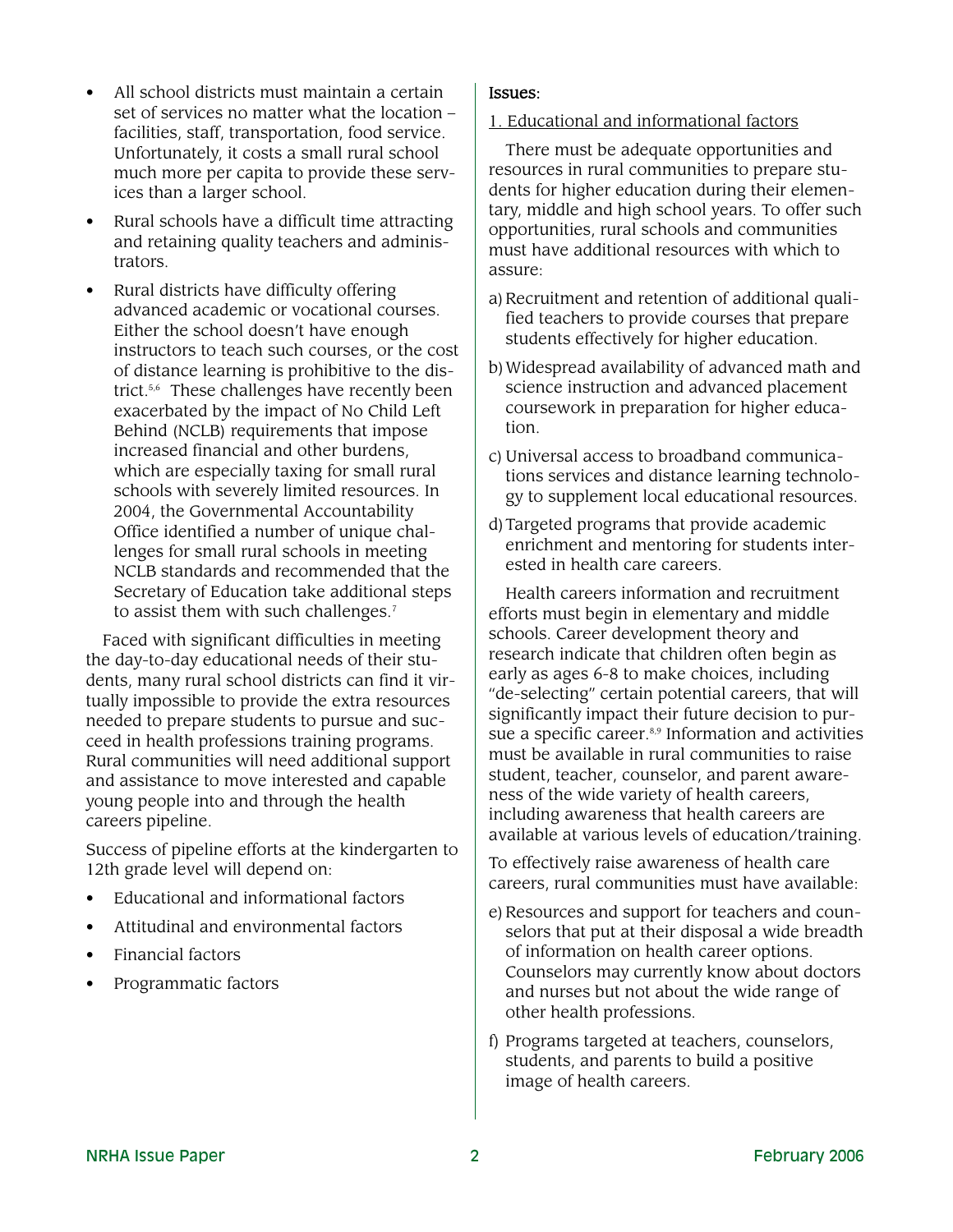- g)Programs targeted at teachers and counselors to build interest in channeling appropriate students into the pipeline.
- h) Health careers information materials and resources tailored to appeal to specific age groups.
- i) Adequate teaching resources for rural secondary school science and math teachers to enable them to prepare rural students to compete for health profession programs that have limited enrollment.
- j) Co-curricular opportunities that enable students to learn about health careers, including active involvement of community-based health professionals, that do not place significant additional burdens on teachers and counselors – e.g., health careers clubs, Explorer programs, etc.
- k)Information and support to enable parents to plan effectively with their child to meet the educational and financial requirements of health career education.

#### 2. Attitudinal and Environmental Factors

In some rural/frontier communities, the image of health careers may not be as appealing as other opportunities. Frequently, this negative image is reinforced by media portrayals of the health professions.

This negative image may include:

- Perception of long hours, poor pay, and poor working conditions.
- Negative attitudes expressed by practicing health care providers.
- Impression that health careers are filled with health hazards and unappealing tasks.
- Negative media portrayal and/or negative counselor, teacher, or parental attitudes.
- Perception that training takes too long and is too difficult.

In order to increase the numbers of rural students entering health professions, there must be programs that develop and maintain the interest of rural youth in health careers, present positive images of the health professions, and foster belief that such a career is attainable. Successful

programs will also recognize and respond to the increasing racial/ethnic diversity in rural communities with initiatives that address the cultural and linguistic barriers to health career choices and decrease gender and ethnic/racial stereotypes that remain for many health professions. In addition, programs should build parental and peer support for a student's decision to pursue a health career.

### 3. Financial Factors

Rural residents tend to be poorer than urban residents, and rural students frequently face financial barriers when considering education for a healthcare career. 10 These barriers may discourage the students and their parents from active pursuit of such a career.

Rural school districts will require added federal, state, and local financial support to initiate and maintain educational and co-curricular programs that encourage and better equip students to pursue higher education and health professions training.

Rural communities will need to develop local financial resources to support interested youth from the community in pursuing health professions training and provide adequate information to parents and students about other funding sources that can assist them, not only with educational costs, but also with living expenses for socio-economically disadvantaged students during training.

#### 4. Programmatic Factors

In order to encourage rural students to enter health professions, longitudinal career information, recruitment, and preparation programs should be available. These programs should provide consistent support to students through various stages of career selection/development with:

- a) Participation of adequate numbers of diverse health professional role models with a commitment to practicing in rural communities – often difficult because of shortage of providers in such communities.
- b)Adequate number and duration of job shadowing and service learning opportunities often complicated by HIPAA concerns and provider shortages.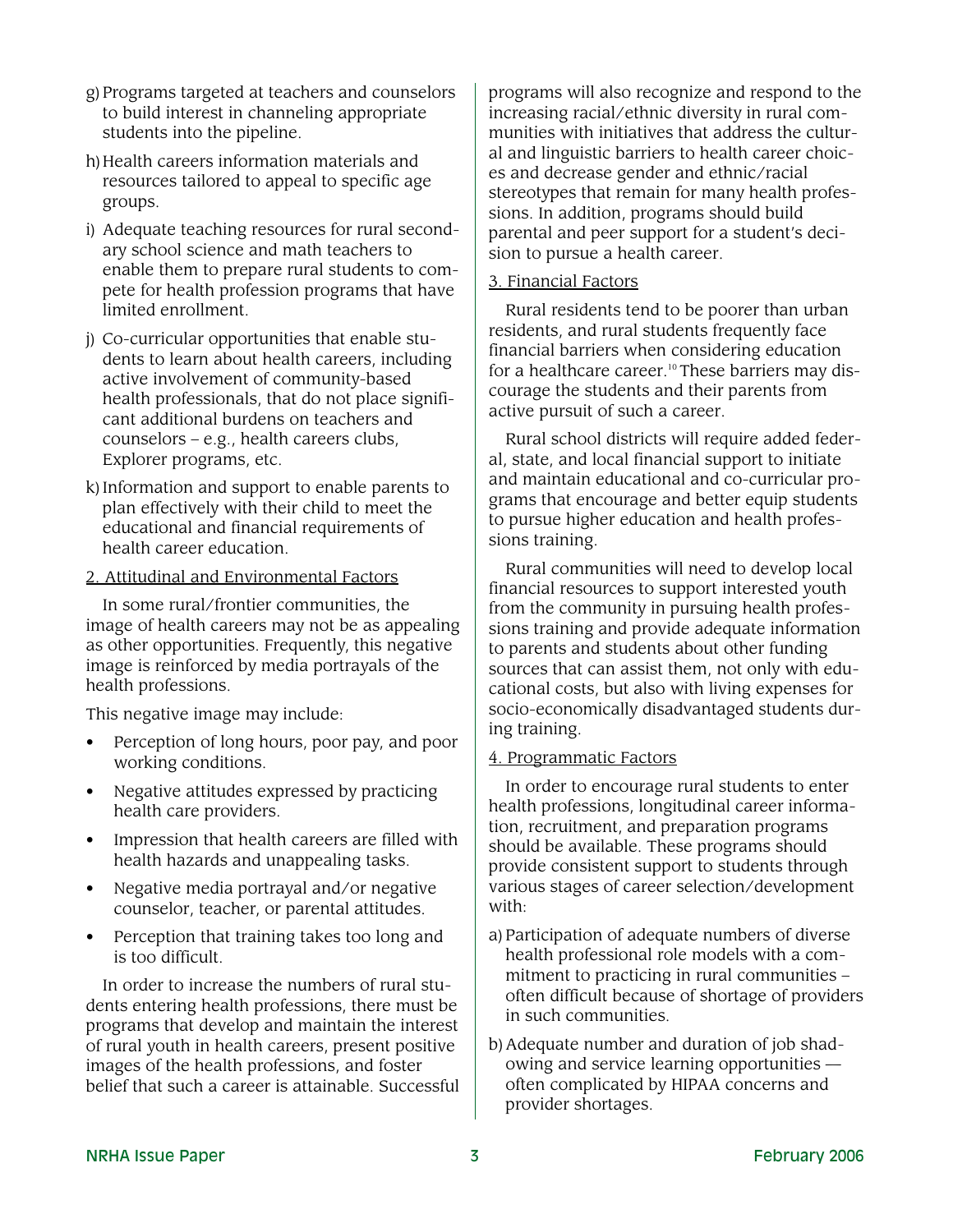- c) Continuous involvement by local health care employers in the community with significant community support of the programs and the students.
- d)Coordinated in school and out of school activities that foster student interest in science, math and health care.
- e)Consistent data gathering and tracking of student achievement to measure and document outcomes.

Federal, state, and local programs focused on interesting youth in health careers and preparing them to enter training for such careers should be coordinated. These programs should:

f) Foster collaboration, and where appropriate, consolidation, among multiple agencies and multiple programs within single agencies funded to do similar activities  $-e.g.,$ Department of Labor (Employment and Training Administration, Jobs Corps, Workforce Investment Act, High Growth Jobs Initiative), HHS (Titles VII and VIII, National Health Service Corps, Indian Health Service, Kids into Health Careers), Department of Education, health professions organizations and trade groups - to increase efficiency and effectiveness.

Adequate numbers of student positions in postsecondary health professions and pre-professional education programs should be available (community college, undergraduate school, professional school) to accommodate qualified rural students recruited through the kindergarten to 12th grade level health professions pipeline. To assure adequacy, there must be:

- g)Funding for expansion of rural, communitybased health professions training programs.
- h)Increased support for development of faculty in disciplines where faculty shortages exist (e.g., nursing).
- i) Formal agreements between post-secondary educational institutions and community-based pipeline programs to provide early and preferred admissions to community colleges and undergraduate schools for students successfully completing kindergarten to 12th grade level health careers pipeline programs.
- j) Educational programs that provide flexibility to meet the educational and financing needs of rural students.
- k)Career ladders that allow students who choose to do so to acquire entry-level training and progress by stages in a career while maintaining gainful employment in the healthcare industry.

## Recommendations:

In support of the development and maintenance of effective community-based kindergarten to 12th grade level health careers recruitment programs in rural communities, NRHA pledges to increase its involvement in collaborative efforts with national and state health professions organizations to encourage existing practitioners or those in training to reach out to youth in rural communities to assist them in becoming the next generation of rural health care practitioners.

Further, the NRHA supports:

- Adequate state and federal education funding that will allow rural primary and secondary schools to provide a "level playing field" of educational opportunities that will enable their students to effectively prepare for entry into health career training programs. Emphasis must be placed on increasing student interest in the health professions coupled with increasing their science and math competencies beginning in the elementary grades.
- Federal and state funding and regulatory policies that will assure universal availability and increased use of broadband communications and distance learning technologies in rural school systems.
- Reauthorization and increased funding of Titles VII and VIII health professions programs and School to Work programs that focus on recruiting rural youth to health careers.
- Establishment of a federal interagency task group including, but not necessarily limited to, representatives of the Departments of Health and Human Services, Education, and Labor to identify the various federal programs providing support for recruitment of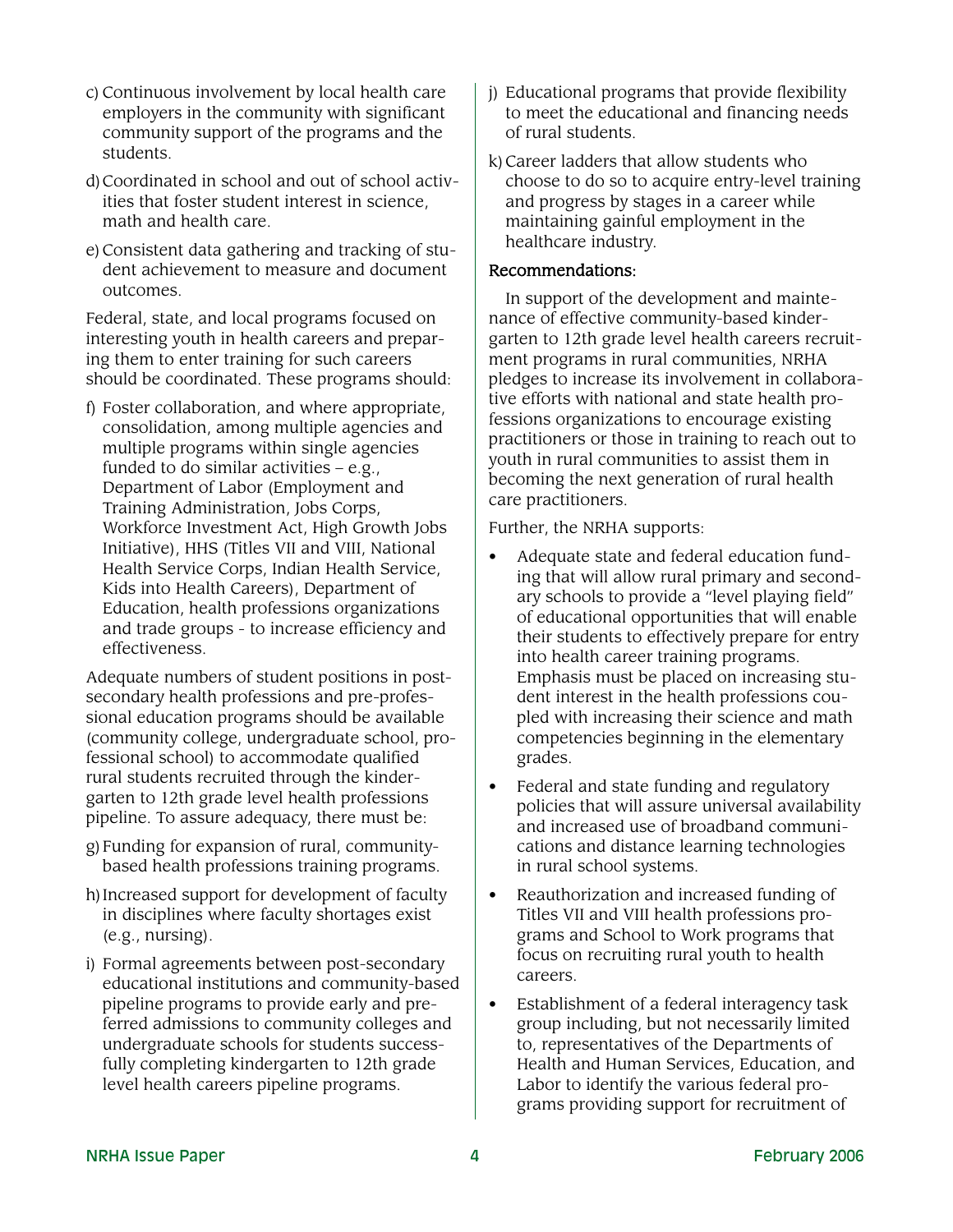youth to health care careers and recommend agency and Congressional approaches to foster collaboration among programs, minimize duplication, and improve efficiency, including potentials for program consolidation.

- Establishment of federally-supported research and data collection for evaluation of rural health professions training programs and models and to develop more effective ways to encourage rural students to enter health professions.
- Establishment of a clearinghouse to promote collection and sharing of information, programs, and best practices in recruitment of youth, including rural youth, into the health careers pipeline. This clearinghouse should also be charged with developing and disseminating a toolkit and initiative to assist communities in establishing locally funded and supported health careers development programs that can support local youth to return to the community after completing health professional training.
- Expansion of federal and state-supported higher education financing and payment mechanisms to assist financially disadvantaged students from rural communities pursuing a health career, including grants, scholarships, stipends, service-linked forgivable loans, tuition fee waivers, etc.
- Preferences in federal funding of programs addressing youth recruitment to health care careers that have the following attributes:
	- ➤ Demonstrate innovative approaches to career awareness programs in rural and frontier communities.
	- ➤ Include evidence of professional school linkages with rural populations as part of the program.
	- ➤ Include longitudinal consistent programs to support interested and promising students throughout their pre-college careers.
	- ➤ Include longitudinal tracking of youth program participants that demonstrates retention of youth in pipeline programs and success in student enrollment in

health professions training programs.

- Increased federal and state support for community-based health professions training programs at all levels that provide training for students from rural communities. This should include funding and programmatic support for:
	- ➤ Faculty development;
	- ➤ Program expansion in underserved areas;
	- ➤ Establishment of career ladders to encourage progression of rural providers to higher levels of training.
- Inclusion of rural health career recruitment programs as a priority area for support in rural economic development programs of USDA, Cooperative Extension, and related federal and state economic development programs.

## Summary:

In rural communities, health professions jobs are significant economic drivers and recruiting rural youth to health professional careers is a long-term economic investment. Health care professionals most likely to live and work in rural areas include those individuals who originate from rural areas. Therefore, rural and frontier communities, with the support of federal and state policies and funding mechanisms, must mount and sustain effective programs to recruit young people to the health careers pipeline. Success of efforts at the kindergarten through 12th grade level will depend on several factors, including increasing the availability of educational and informational opportunities, and overcoming attitudinal and environmental limitations and financial and programmatic constraints.

Maximizing the number of kindergarten to 12th grade level youth in rural communities who are informed about, choose to prepare for, and are successful in entering health professions training programs is a goal that can be achieved through effective rural, communitybased kindergarten to 12th grade level health careers recruitment programs. State and federal policies must support leveling the playing field of educational opportunities in rural primary